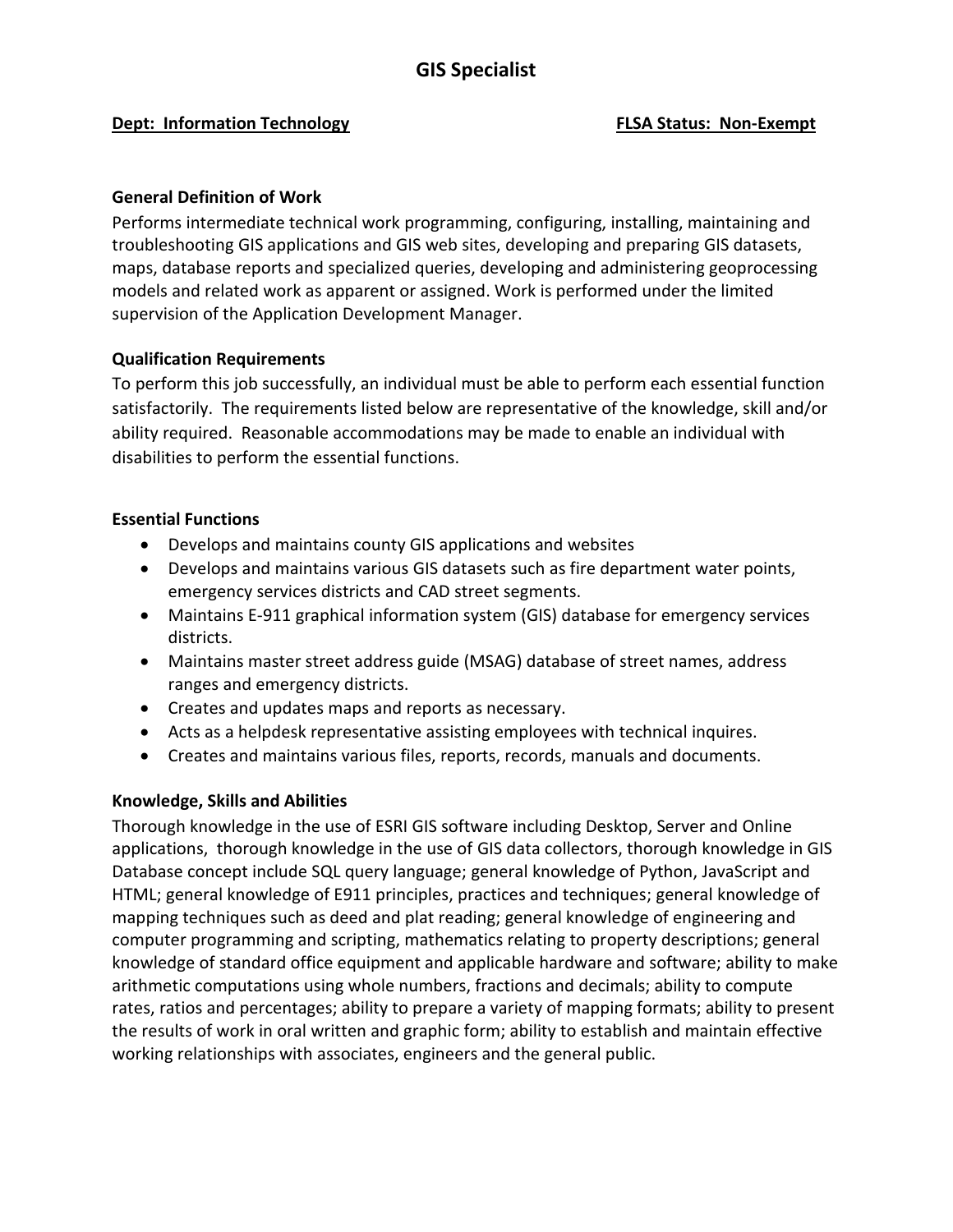# **GIS Specialist**

## **Education and Experience**

Bachelor's degree with coursework in computer science, information management, geography, environmental science, engineering, or related field and three to five years experience working in geography, GIS principles and design, database programming and administration, or equivalent combination of education and experience.

## **Physical Requirements**

This work requires the occasional exertion of up to 25 pounds of force; work regularly requires sitting, speaking or hearing, using hands to finger, handle or feel and repetitive motions, frequently requires reaching with hands and arms and occasionally requires walking, pushing or pulling and lifting; work requires close vision and color perception; vocal communication is required for expressing or exchanging ideas by means of the spoken word; hearing is required to perceive information at normal spoken word levels; work requires preparing and analyzing written or computer data, operating machines, operating motor vehicles or equipment and observing general surroundings and activities; work occasionally requires exposure to outdoor weather conditions; work is generally in a quiet location (e.g. library, private offices).

## **Special Requirements**

None.

## **Competencies**

**Business Ethics:** Treats people with respect; Keeps commitments; Inspires the trust of others; Works with integrity and ethically; Upholds organizational values

**Communications:** Expresses ideas and thoughts verbally; Expresses ideas and thoughts in written form; Exhibits good listening and comprehension; Keeps others adequately informed; Selects & uses appropriate communication method

**Customer Service:** Displays courtesy and sensitivity; Manages difficult or emotional customer situations; Meets commitments; Responds promptly to customer needs; Solicits customer feedback to improve service

**Dependability:** Responds to requests for service and assistance; Follows instructions, responds to management direction; Takes responsibility for own actions; Commits to doing the best job possible; Keeps commitments; Meets attendance and punctuality guidelines

**Job Knowledge:** Competent in required job skills & knowledge; Exhibits ability to learn and apply new skills; Keeps abreast of current developments; Requires minimal supervision; Displays understanding of how job relates to others; Uses resources effectively

**Quality:** Demonstrates accuracy and thoroughness; Displays commitment to excellence; Looks for ways to improve and promote quality; Applies feedback to improve performance; Monitors own work to ensure quality